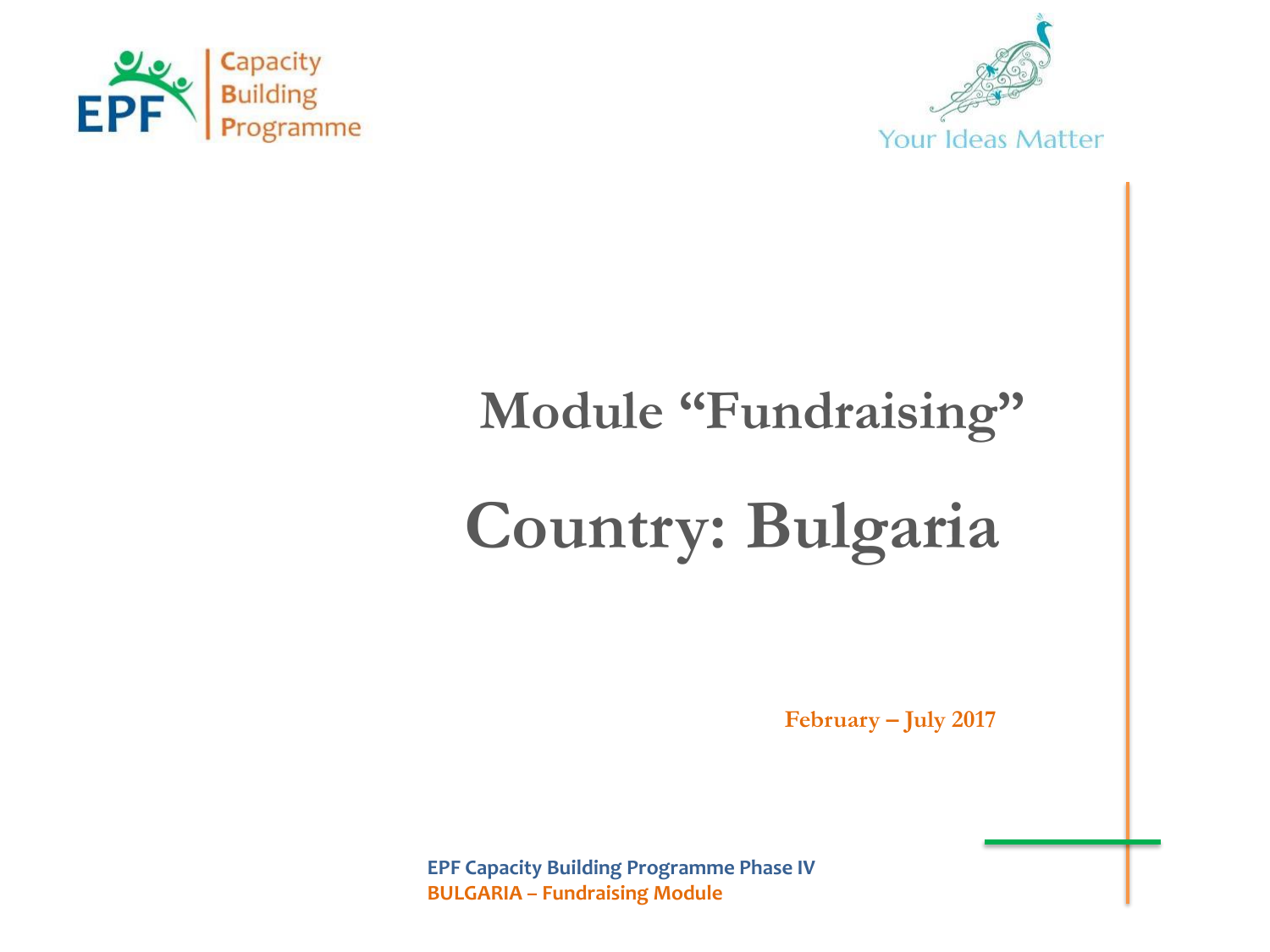



**Participating Patient organisations:** 

- ❖ Association of Children and Young People with Diabetes
- ❖ Bulgarian Association for Patients' Protection
- ❖ Bulgarian Organisation for Voluntary Blood Donation
- ❖ Bulgarian Transplant Union
- ❖ Bulgarian Society of Patients with Pulmonary Hypertension
- ❖ "2002 Hopes" Association
- ❖ National Association "Diabetes, Prediabetes and Metabolic Syndrome"
- ❖ "National Patients' Organisation" Association
- ❖ Foundation "Thrombophlebitis Patients in Action"
- ❖ NGO "Diabetes Кubrat"
- ❖ NGO "Diabetes Silistra"
- ❖ Bulgarian Haemophilia Association
- ❖ Association "Cancer Patients and Friends" Gabrovo
- ❖ Association "Tolerance 2010" Silistra
- ❖ "MS Society Foundation" Branch Blagoevgrad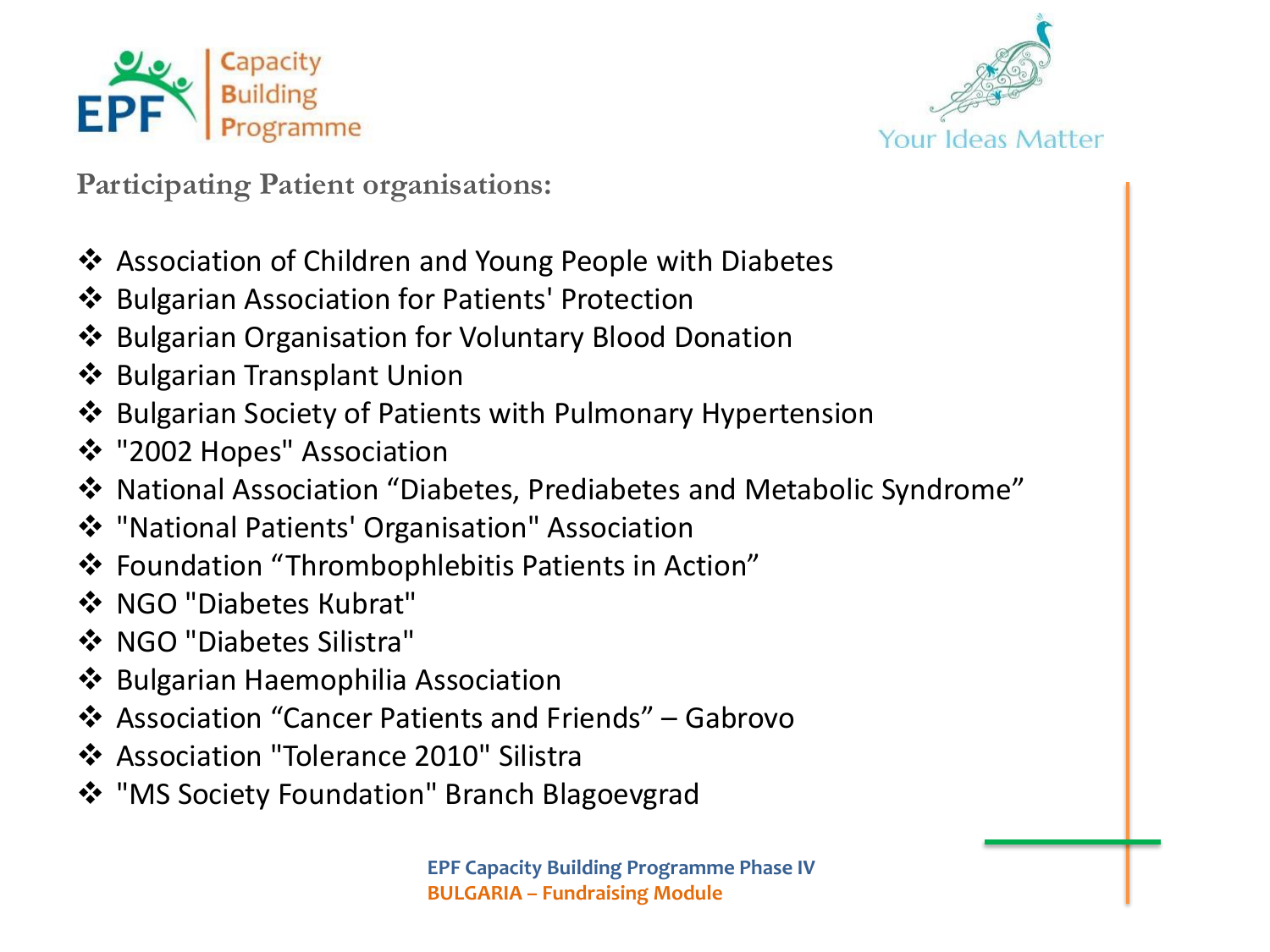



### **Outputs:**

- **❖ 15 Strategies elaborated together with Action** Plans
- ❖ 3 Joint-Project concepts applied for funding combining 14 POs
- ❖ Good practices identified and applied as per POs goals, needs and operational routines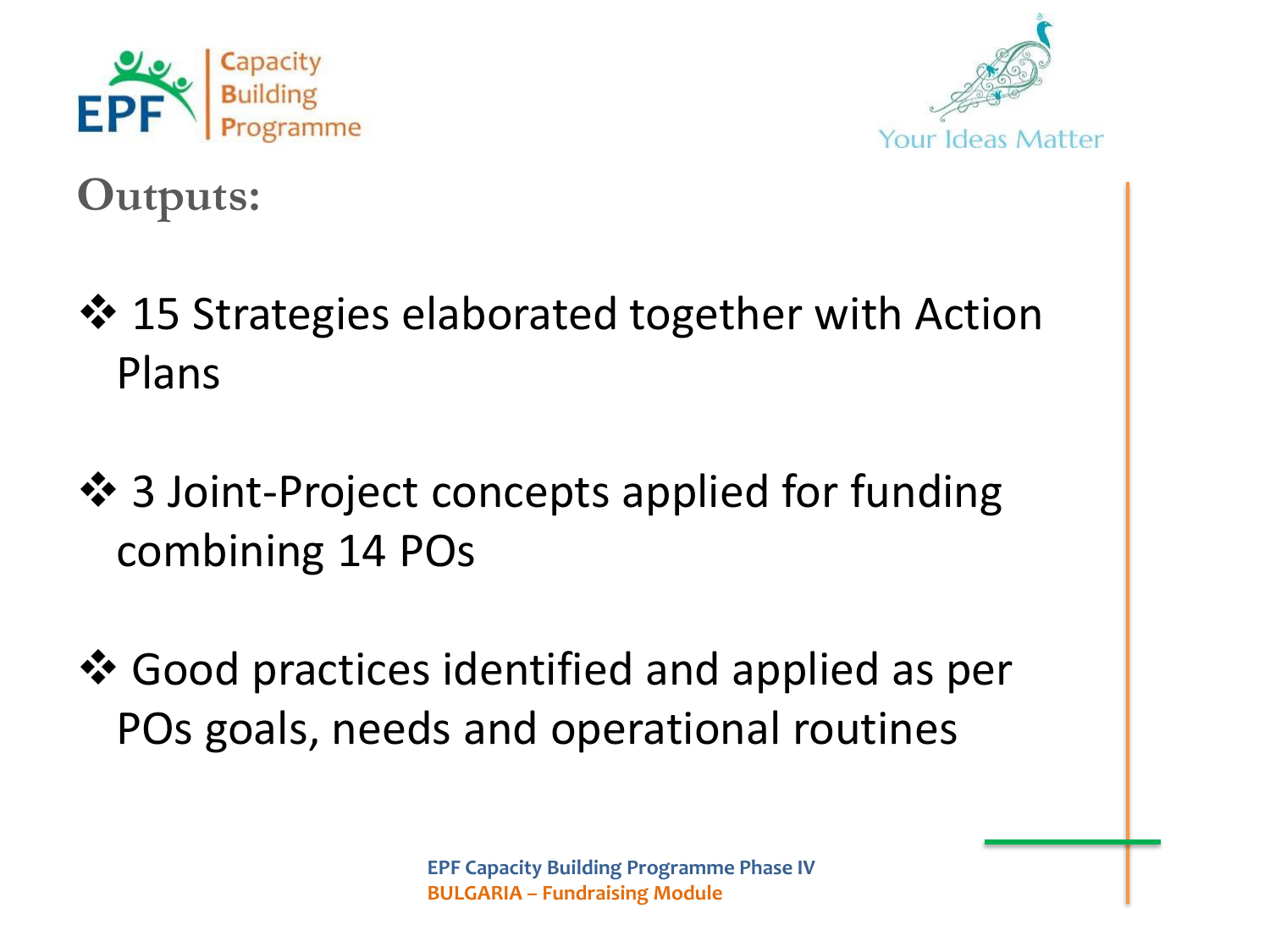



#### **PO: Association of Children and Young People with Diabetes**

| <b>Organisation's Mission:</b>                    | To protect the rights of children and young people with diabetes for equal and<br>decent social and family environment through training, regular screenings and<br>advocacy at national level.                                                                                                   |
|---------------------------------------------------|--------------------------------------------------------------------------------------------------------------------------------------------------------------------------------------------------------------------------------------------------------------------------------------------------|
| Area of coverage:                                 | National                                                                                                                                                                                                                                                                                         |
| Number of members:                                | 850 members                                                                                                                                                                                                                                                                                      |
| Number of staff/volunteers:                       | 50 volunteers                                                                                                                                                                                                                                                                                    |
| Organisation's project/<br>strategy presentation: | - To establish a social rehabilitation space in Sofia and Plovdiv as a place for<br>discussion and training for children, young people and their parents;<br>To create the organisation's own summer base for implementation of camps,<br>$\blacksquare$<br>conferences, discussions, trainings. |
| Major achievements/<br>Best practices:            | - Achieved their capacity of collecting funds for wide range of topics related to<br>young people.<br>Engaged as partner in the joint-project "Volunteer Z", elaborated with other 4<br>$\overline{\phantom{a}}$<br>POs - application submitted to a donor.                                      |
|                                                   |                                                                                                                                                                                                                                                                                                  |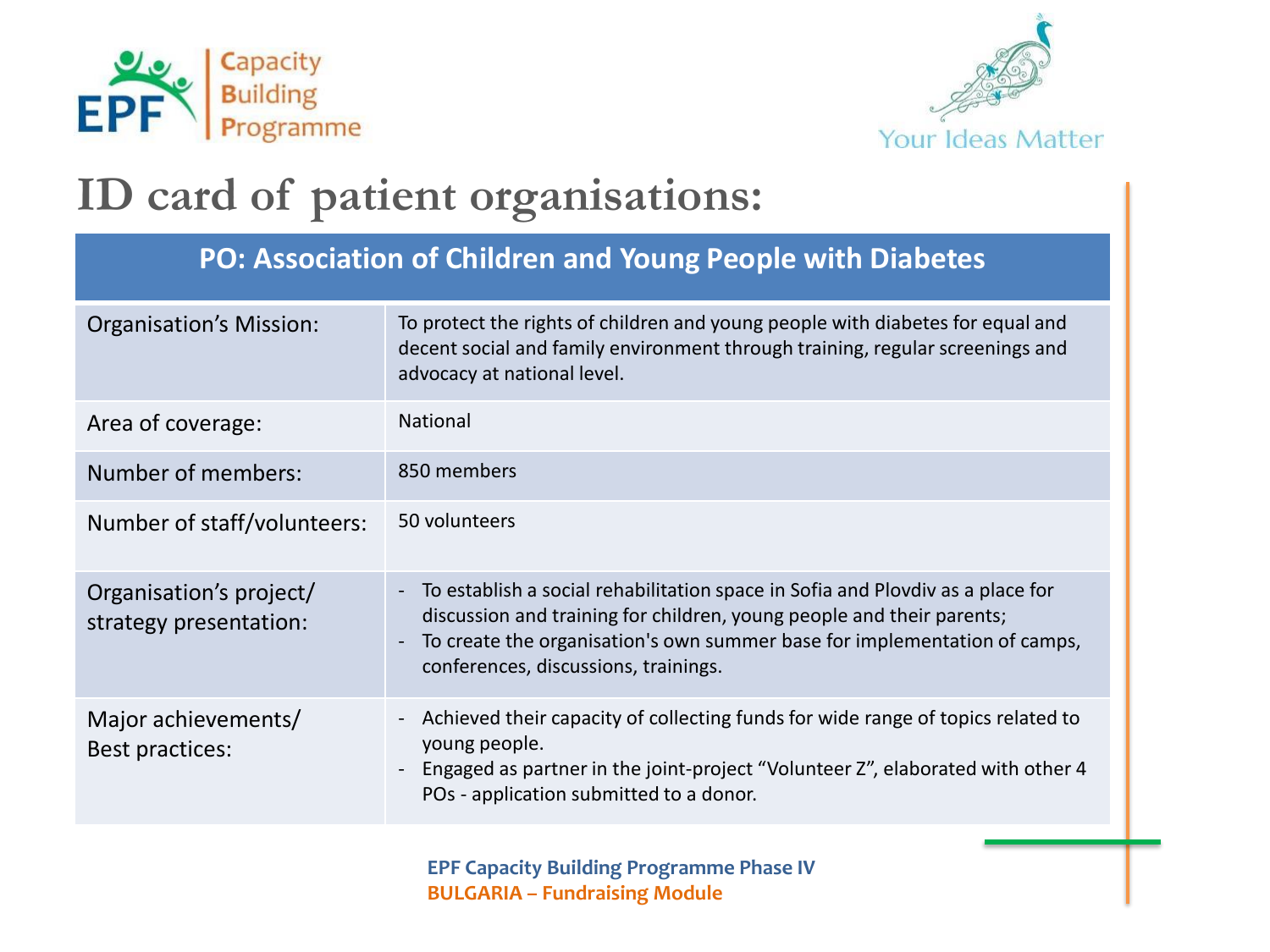



| <b>PO: Bulgarian Association for Patients' Protection</b> |                                                                                                                                                                                                                                                                                                                                                                                                                           |
|-----------------------------------------------------------|---------------------------------------------------------------------------------------------------------------------------------------------------------------------------------------------------------------------------------------------------------------------------------------------------------------------------------------------------------------------------------------------------------------------------|
| <b>Organisation's Mission:</b>                            | - To prevent socially significant diseases and activities to create better<br>conditions and practices for treatment of the different types of diseases;<br>- To protect patients' rights                                                                                                                                                                                                                                 |
| Area of coverage:                                         | <b>National</b>                                                                                                                                                                                                                                                                                                                                                                                                           |
| Number of members:                                        | 2000 natural and legal persons                                                                                                                                                                                                                                                                                                                                                                                            |
| Number of staff/volunteers:                               | 4 permanent staff members<br>24 volunteers                                                                                                                                                                                                                                                                                                                                                                                |
| Organisation's project/<br>strategy presentation:         | To introduce a mandatory element in the National Framework Contract,<br>referring specifically to the "informative patient consent" prior to initiating<br>treatment (as a condition for initiating treatment), to be linked to specific<br>clinical pathways (approximately 300 in number). The initiative will seek to<br>influence at national level by introducing a specific tool for informed patient's<br>consent. |
| Major achievements/<br><b>Best practices:</b>             | Lead partner of joint-project "Life in good health - 15 minutes a day",<br>elaborated with another 4 POs - application submitted to a donor.                                                                                                                                                                                                                                                                              |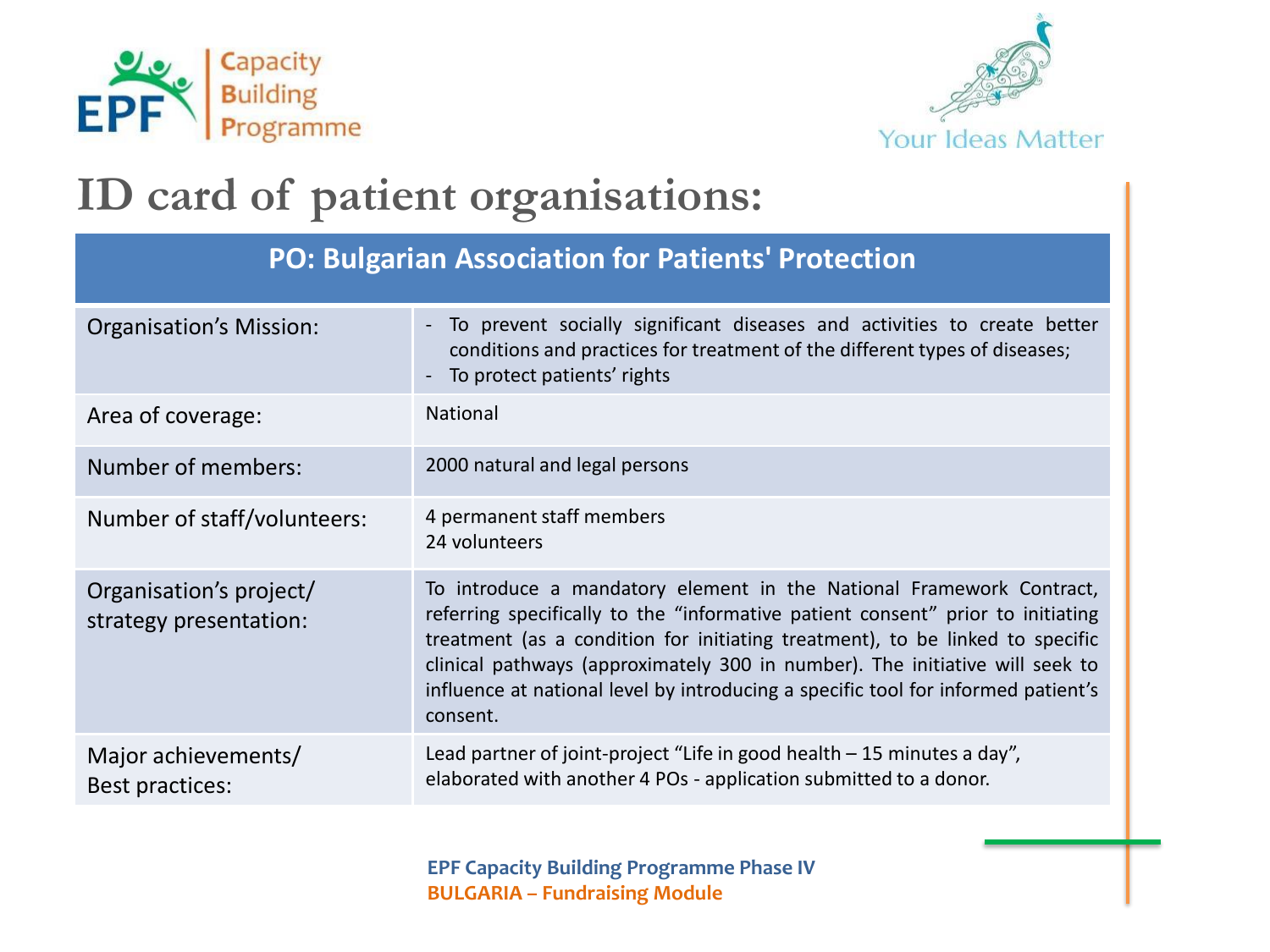



| <b>PO: Bulgarian Organisation for Voluntary Blood Donation</b> |                                                                                                                                                                                                                                                                                                                                                                                                                                                                                                                                                           |  |
|----------------------------------------------------------------|-----------------------------------------------------------------------------------------------------------------------------------------------------------------------------------------------------------------------------------------------------------------------------------------------------------------------------------------------------------------------------------------------------------------------------------------------------------------------------------------------------------------------------------------------------------|--|
| <b>Organisation's Mission:</b>                                 | To promote, popularise and inform the public about the need and benefits of<br>$\overline{\phantom{0}}$<br>voluntary blood donation and the risks of paid blood donations;<br>To establish and maintain a complete and functioning register of voluntary<br>blood donors from across the country;<br>To assist and organise blood donation actions.                                                                                                                                                                                                       |  |
| Area of coverage:                                              | National                                                                                                                                                                                                                                                                                                                                                                                                                                                                                                                                                  |  |
| Number of members:                                             | 180 members physical persons and over 1300 registered voluntary blood donors                                                                                                                                                                                                                                                                                                                                                                                                                                                                              |  |
| Number of staff/volunteers:                                    | 3 persons members of the Board, representatives of patients<br>20 volunteers                                                                                                                                                                                                                                                                                                                                                                                                                                                                              |  |
| Organisation's project/<br>strategy presentation:              | Design of a new website for the organisation with new functionalities;<br>Conduct campaigns among companies on the blood donation benefits.<br>$\overline{a}$                                                                                                                                                                                                                                                                                                                                                                                             |  |
| Major achievements/<br>Best practices:                         | An awareness campaign started on the national Radio Station "Darik radio".<br>$\overline{\phantom{0}}$<br>The amount needed for the development of a new website is provided.<br>$\qquad \qquad -$<br>New volunteers attracted during the Health Festival (30 June - 2 July). More<br>$\qquad \qquad -$<br>than 30 participants during the festival days subscribed as volunteers for<br>various BOVBD activities.<br>Lead partner of joint-project "Volunteer Z", elaborated with another 3 POs -<br>$\overline{a}$<br>application submitted to a donor. |  |
|                                                                | <b>EPF Capacity Building Programme Phase IV</b><br><b>BULGARIA - Fundraising Module</b>                                                                                                                                                                                                                                                                                                                                                                                                                                                                   |  |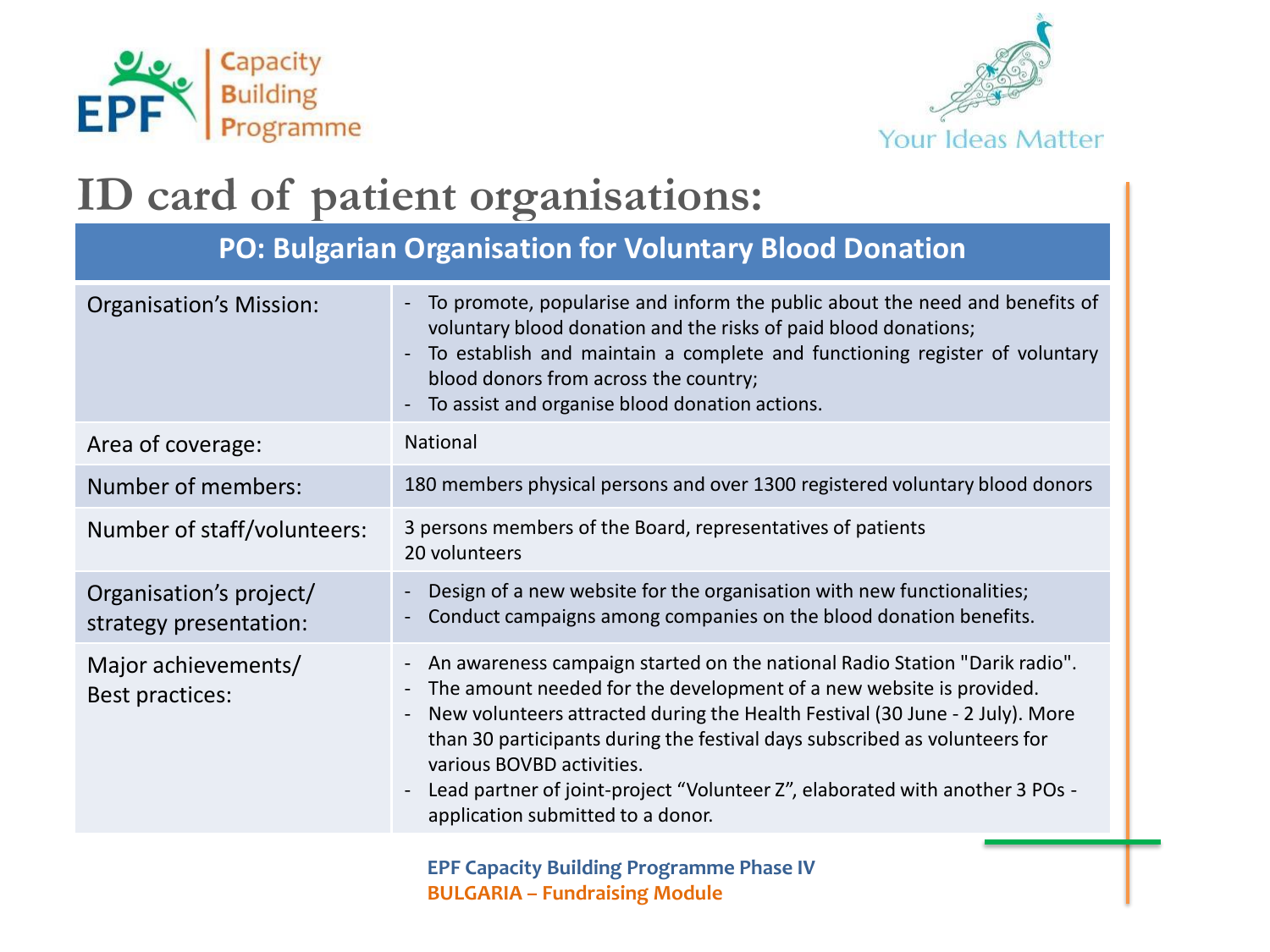



| <b>PO: Bulgarian Transplant Union</b>             |                                                                                                                                                                                                                                                                                                                            |
|---------------------------------------------------|----------------------------------------------------------------------------------------------------------------------------------------------------------------------------------------------------------------------------------------------------------------------------------------------------------------------------|
| <b>Organisation's Mission:</b>                    | To defend the rights of transplanted people to have better and quality life<br>standards;<br>To inform the society about the importance of organ donation trough<br>participation in national sport games for transplanted people, trainings and<br>donor parade.                                                          |
| Area of coverage:                                 | <b>National</b>                                                                                                                                                                                                                                                                                                            |
| Number of members:                                | 100 members                                                                                                                                                                                                                                                                                                                |
| Number of staff/volunteers:                       | 9 volunteers                                                                                                                                                                                                                                                                                                               |
| Organisation's project/<br>strategy presentation: | To increase their organisational capacity;<br>$\blacksquare$<br>To organise a health forum for transplanted people;<br>To create an advice platform/website, including videos of medical specialists<br>answering important questions and topics for recently transplanted people.                                         |
| Major achievements/<br><b>Best practices:</b>     | Submitted a project under the "You and Lidl" initiative.<br>$\overline{\phantom{a}}$<br>Engaged as a partner in the joint-project "Look at me", elaborated with<br>another 3 POs - application submitted to a donor.<br>Arranged a meeting with the Bulgarian Ombudsman for lobbying the rights<br>of transplanted people. |
|                                                   |                                                                                                                                                                                                                                                                                                                            |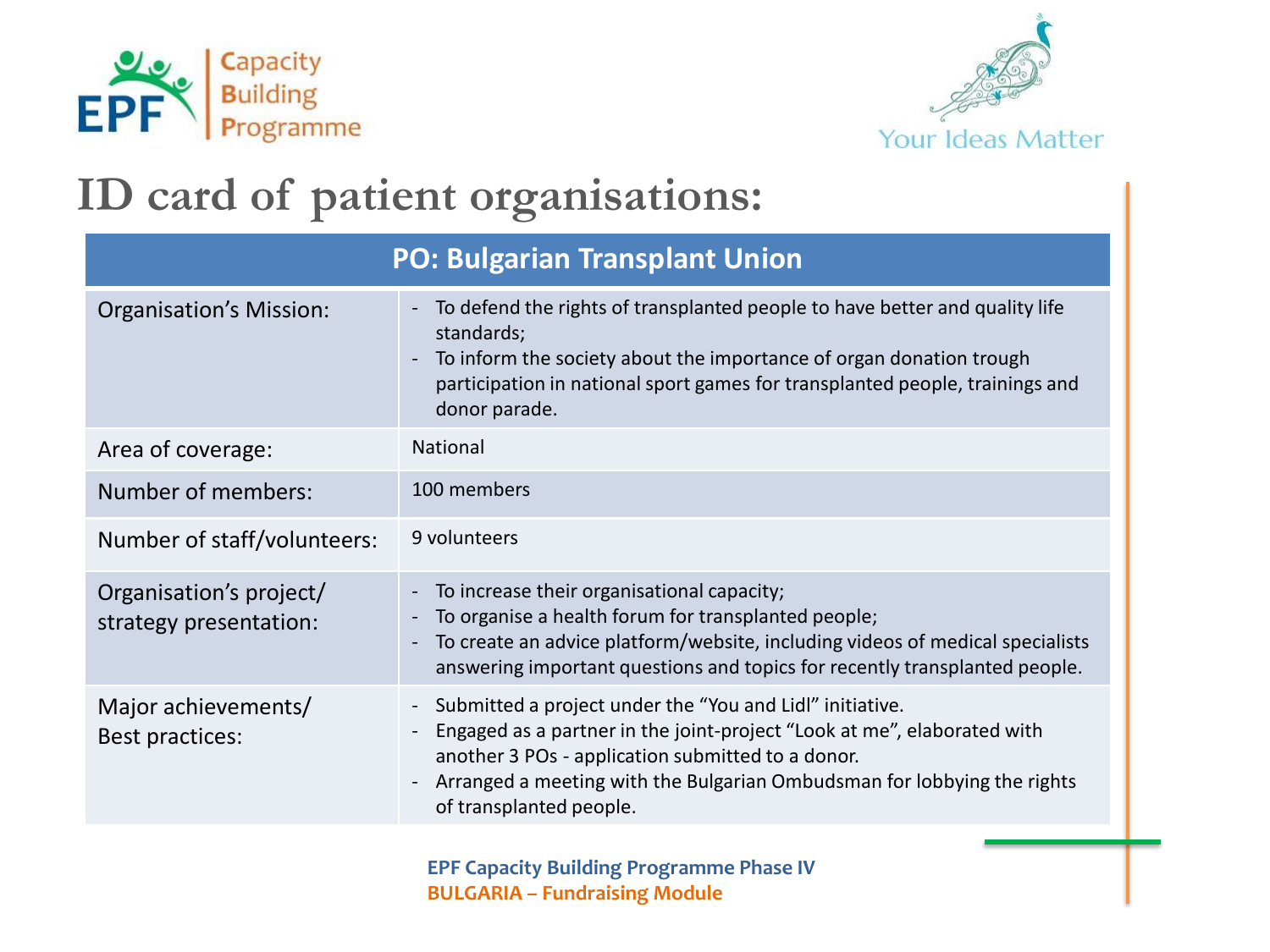



**PO: Bulgarian Society of Patients with Pulmonary Hypertension**

| <b>Organisation's Mission:</b>                    | To foster contacts and empathy among patients with the disease, as well as to<br>help them to adapt to their changed lifestyles by raising awareness of the effects<br>of the disease that go beyond the clinically defined symptoms and impact on the<br>practical, emotional and financial aspect of their lives. |
|---------------------------------------------------|---------------------------------------------------------------------------------------------------------------------------------------------------------------------------------------------------------------------------------------------------------------------------------------------------------------------|
| Area of coverage:                                 | <b>National</b>                                                                                                                                                                                                                                                                                                     |
| Number of members:                                | 37                                                                                                                                                                                                                                                                                                                  |
| Number of staff/volunteers:                       | 2 permanent staff members<br>5 volunteers                                                                                                                                                                                                                                                                           |
| Organisation's project/<br>strategy presentation: | Donors' campaigns for ensuring financial resources to patients with PH;<br>$\blacksquare$<br>Awareness campaigns and events at national level;<br>$\blacksquare$<br>Establishment of a Balkan Reference Centre for Pulmonary Hypertension.                                                                          |
| Major achievements/<br><b>Best practices:</b>     | Conducted campaigns targeting popular actors to take part in the PH World<br>$\blacksquare$<br>Day;<br>Funds raised for a patient with PH to cover the costs during his treatment<br>$\blacksquare$<br>abroad.                                                                                                      |
|                                                   |                                                                                                                                                                                                                                                                                                                     |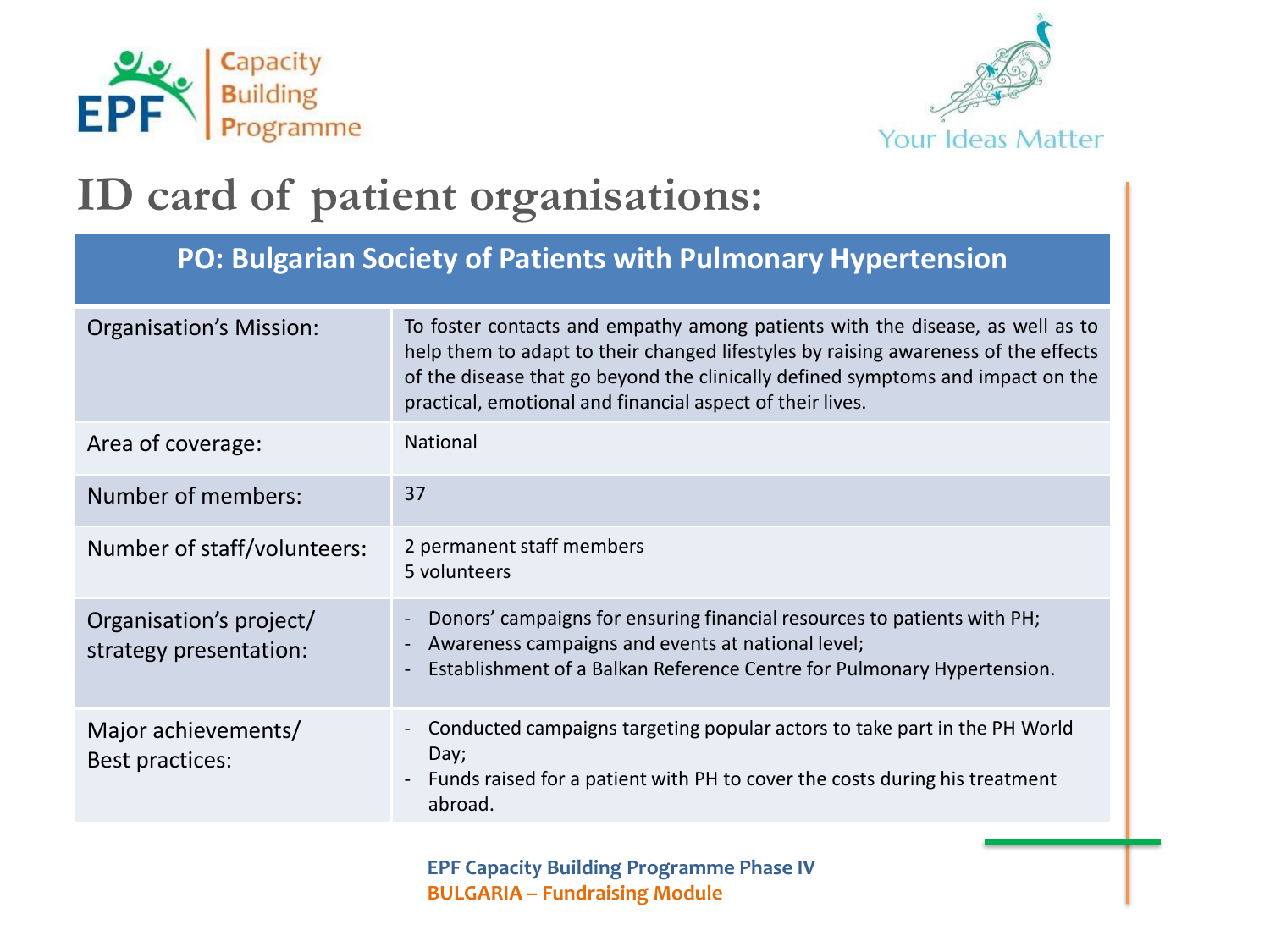



|                                                   | PO: "2002 Hopes" Association                                                                                                                                                                                                                                                                                             |
|---------------------------------------------------|--------------------------------------------------------------------------------------------------------------------------------------------------------------------------------------------------------------------------------------------------------------------------------------------------------------------------|
| Organisation's Mission:                           | To support disadvantaged adults and children, as well as people with disabilities<br>in need of care, by creating the conditions for meeting their needs and interests<br>and by involving all stakeholders in this process.                                                                                             |
| Area of coverage:                                 | Local in the town of Pazardzhik                                                                                                                                                                                                                                                                                          |
| Number of members:                                | 80 members - individuals and 2 organisations; 7 members of the Board, which<br>includes 2 healthcare entities.                                                                                                                                                                                                           |
| Number of staff/volunteers:                       | 5 volunteers, including 2 doctors                                                                                                                                                                                                                                                                                        |
| Organisation's project/<br>strategy presentation: | To renovate the home for elderly people "Hope" in the town of Pazardzhik in<br>order to improve the quality of the social services provided.                                                                                                                                                                             |
| Major achievements/<br><b>Best practices:</b>     | - A grant of BGN 5,000 received from the municipality of Pazardzhik to<br>renovate the home for elderly people "Hope".<br>- 2 new volunteers attracted.<br>Partner of joint-project "Life in good health  15 minutes every day!",<br>$\blacksquare$<br>elaborated with another 4 POs - application submitted to a donor. |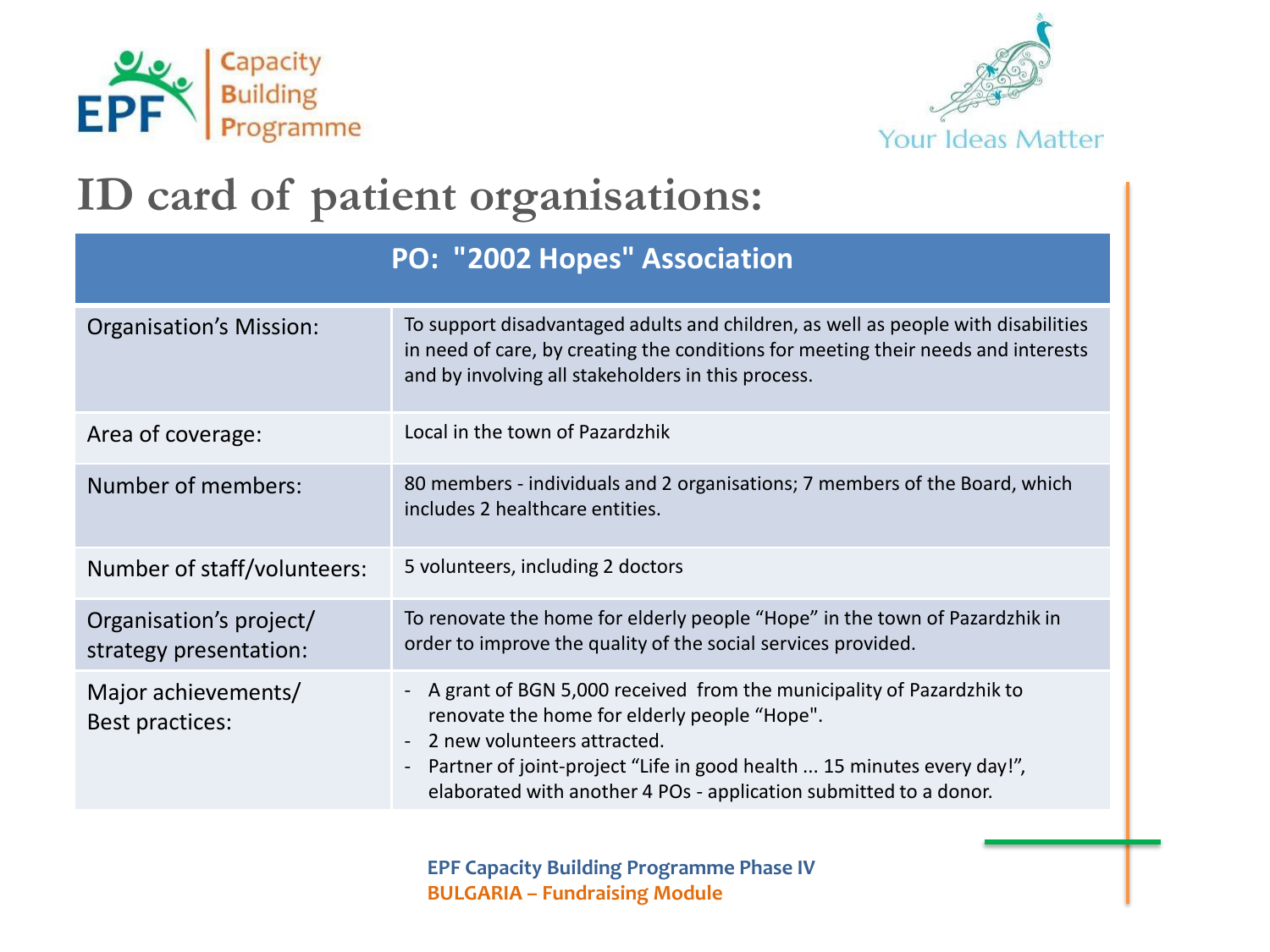



#### **PO: National Association "Diabetes, Prediabetes and Metabolic Syndrome**

| <b>Organisation's Mission:</b>                    | To supports people with diabetes to avoid complications as a result of the<br>$\blacksquare$<br>disease;<br>To prevents people in risk to develop diabetes by implementing trainings and<br>screenings over the country.                                                                                                          |
|---------------------------------------------------|-----------------------------------------------------------------------------------------------------------------------------------------------------------------------------------------------------------------------------------------------------------------------------------------------------------------------------------|
| Area of coverage:                                 | National                                                                                                                                                                                                                                                                                                                          |
| Number of members:                                | 1700 individual members                                                                                                                                                                                                                                                                                                           |
| Number of staff/volunteers:                       | 27 volunteers                                                                                                                                                                                                                                                                                                                     |
| Organisation's project/<br>strategy presentation: | To make yearly screening for preventing diabetes;<br>To defend the right for preventive treatment for people at national level;<br>$\blacksquare$<br>To increase the organisational capacity of the association;<br>To apply for major international projects, mainly under Erasmus+.<br>$\blacksquare$                           |
| Major achievements/<br>Best practices:            | Clarified the main priorities of the organisation and defined concrete<br>development ideas concerning new initiatives and projects.<br>Engaged as partner in the joint-project "Life in good health  15 minutes<br>$\overline{\phantom{a}}$<br>every day!", elaborated with another 4 POs - application submitted to a<br>donor. |
|                                                   | <b>EPF Capacity Building Programme Phase IV</b><br><b>BULGARIA - Fundraising Module</b>                                                                                                                                                                                                                                           |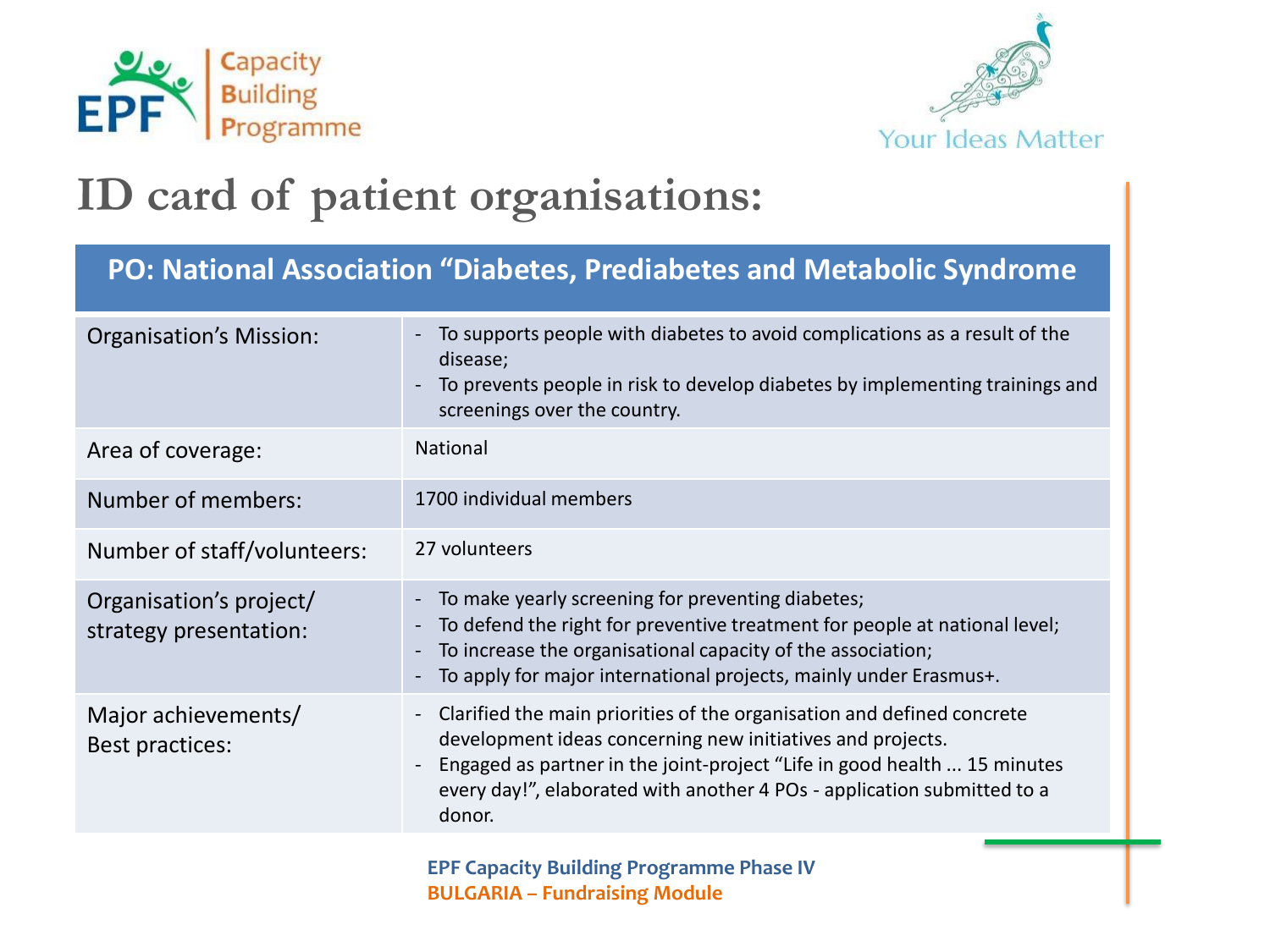



| <b>PO: "National Patients' Organization" Association</b> |                                                                                                                                                                                                                                                                              |  |
|----------------------------------------------------------|------------------------------------------------------------------------------------------------------------------------------------------------------------------------------------------------------------------------------------------------------------------------------|--|
| <b>Organisation's Mission:</b>                           | - To build and promote a strong and united patient movement at regional and<br>national level, whose voice is fundamental at all levels in healthcare;<br>To support patients to be empowered and perceived as a factor in the design<br>and development of health policies. |  |
| Area of coverage:                                        | <b>National</b>                                                                                                                                                                                                                                                              |  |
| Number of members:                                       | 29 regional organisation representatives and 53 member organisations                                                                                                                                                                                                         |  |
| Number of<br>staff/volunteers:                           | 9 permanent staff members<br>1 volunteer                                                                                                                                                                                                                                     |  |
| Organisation's project/<br>strategy presentation:        | - To develop its own project design and development capacity;<br>To play active role as un umbrella organisation;<br>To protect patient organisations rights through advocacy;<br>To create and develop a National Patient Centre.                                           |  |
| Major achievements/<br><b>Best practices:</b>            | - Applied under the "You and Lidl" initiative.<br>Engaged as partners in the joint-project "Volunteer Z", elaborated with another<br>3 POs - application submitted to a donor.<br>Clarified new ideas for projects and initiatives.                                          |  |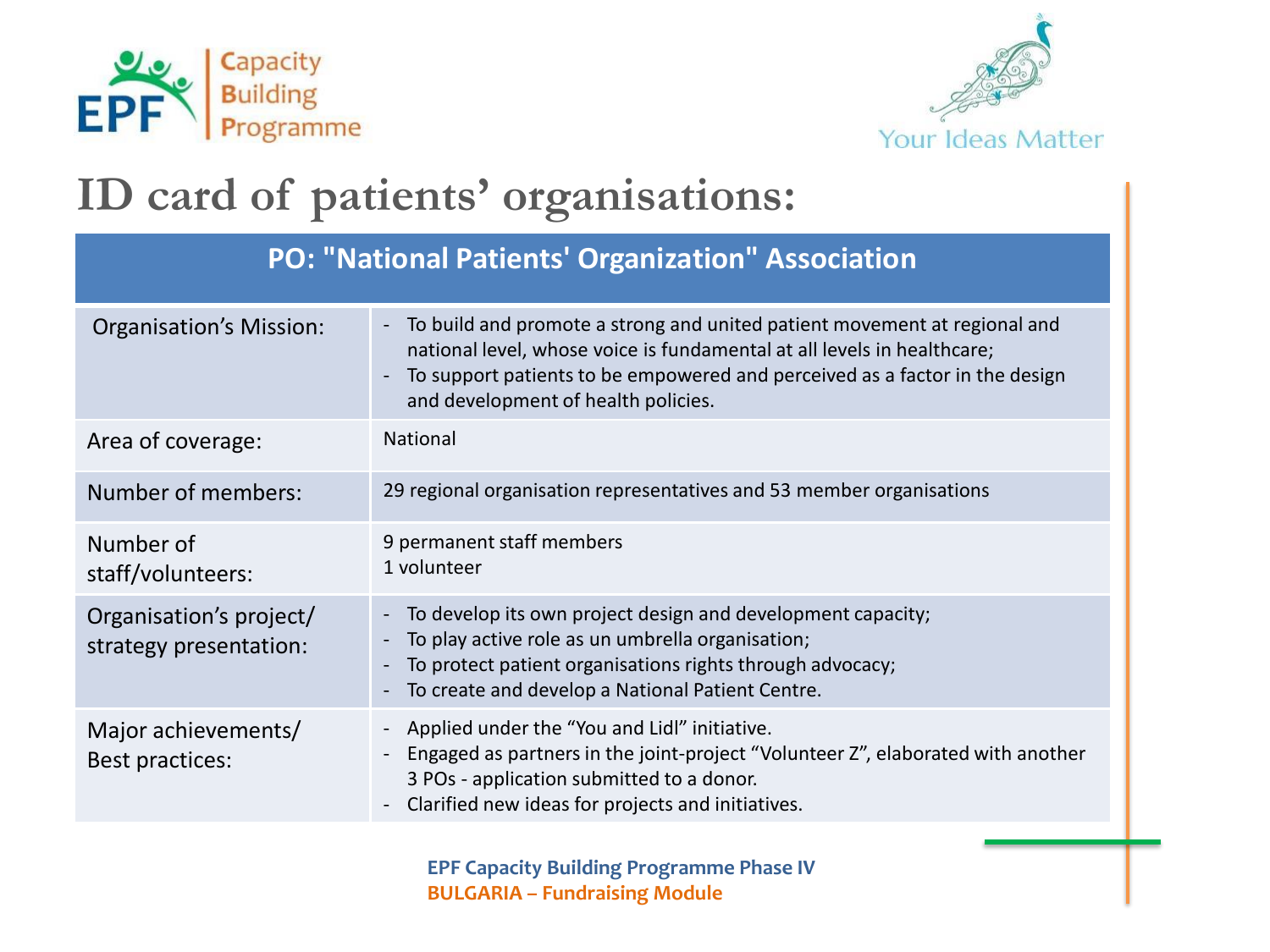



| PO: Foundation "Thrombophlebitis Patients in Action" |                                                                                                                                                                                                                                                                                                                    |
|------------------------------------------------------|--------------------------------------------------------------------------------------------------------------------------------------------------------------------------------------------------------------------------------------------------------------------------------------------------------------------|
| <b>Organisation's Mission:</b>                       | To ensure a full and healthy life for patients with deep vein thrombosis by providing<br>timely and reliable information about the disease and the social and rehabilitation<br>services.                                                                                                                          |
| Area of coverage:                                    | Local                                                                                                                                                                                                                                                                                                              |
| Number of members:                                   | 28 members                                                                                                                                                                                                                                                                                                         |
| Number of<br>staff/volunteers:                       | 2 volunteers. The Board consists of 3 persons, all of them are patients.                                                                                                                                                                                                                                           |
| Organisation's project/<br>strategy presentation:    | Development of a new website of the organisation, including at least a national<br>register of patients with thrombophlebitis and a rich database with information<br>on disease prevention and successful treatment practices;<br>Purchase a Doppler for the Foundation to run free-of-charge risk group reviews. |
| Major achievements/<br><b>Best practices:</b>        | Two volunteers from the University of Nursing Education in Stara Zagora were<br>$\blacksquare$<br>attracted.<br>Partner of joint-project "Look at me!", elaborated with another 3 POs -<br>application submitted to a donor.                                                                                       |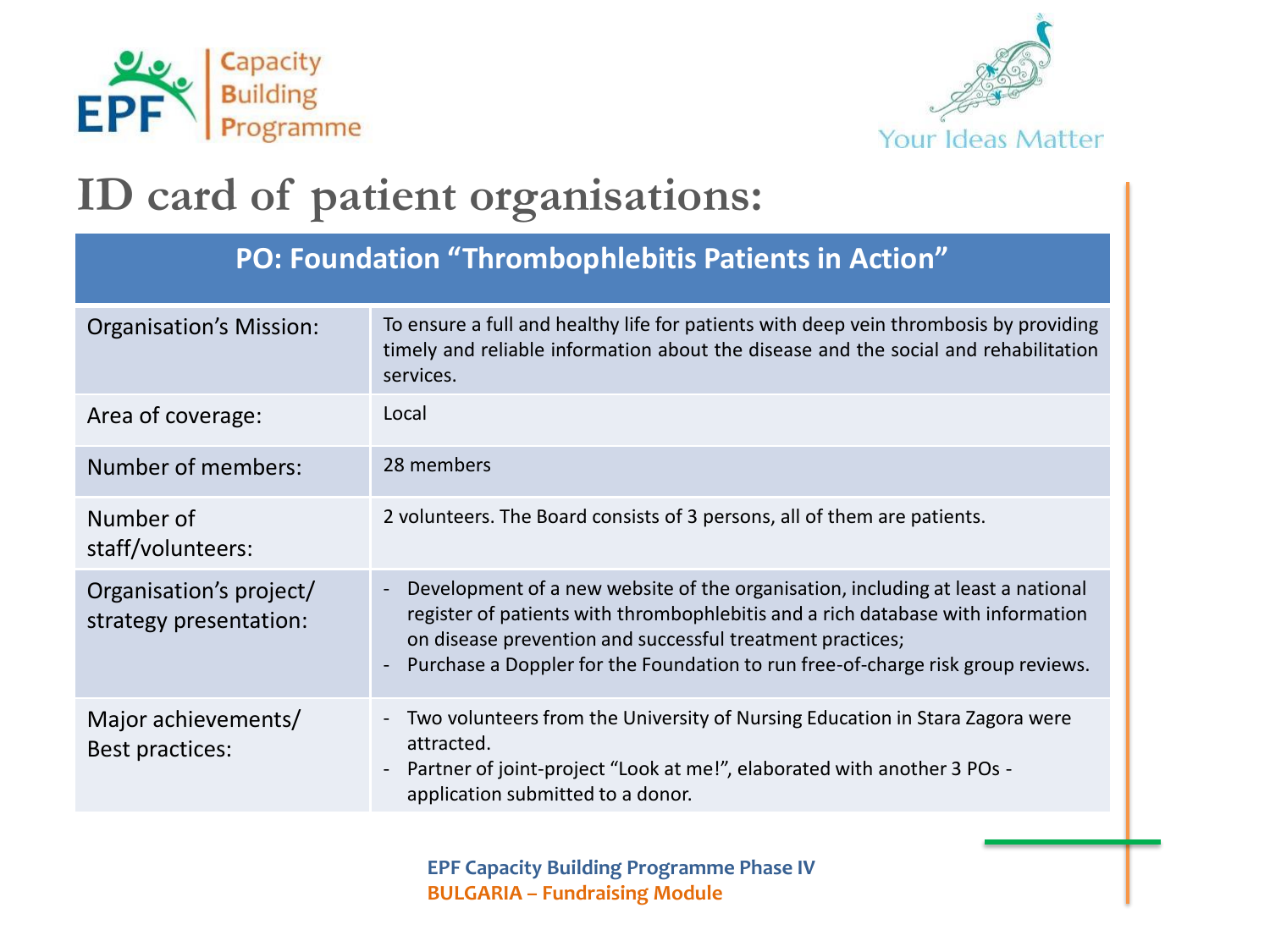



| <b>PO: NGO "Diabetes Kubrat"</b>                  |                                                                                                                                                                                                                                                                                                                                                                           |  |
|---------------------------------------------------|---------------------------------------------------------------------------------------------------------------------------------------------------------------------------------------------------------------------------------------------------------------------------------------------------------------------------------------------------------------------------|--|
| <b>Organisation's Mission:</b>                    | To defend the rights of people with diabetes and support them trough thematic<br>trainings and discussions, screenings and direct social support.                                                                                                                                                                                                                         |  |
| Area of coverage:                                 | Regional                                                                                                                                                                                                                                                                                                                                                                  |  |
| Number of members:                                | 160 active members                                                                                                                                                                                                                                                                                                                                                        |  |
| Number of<br>staff/volunteers:                    | 1 employee<br>12 volunteers                                                                                                                                                                                                                                                                                                                                               |  |
| Organisation's project/<br>strategy presentation: | To improve the organisation's infrastructure and ensure multimedia for<br>presentations;<br>To ensure salary for more employees;<br>To attract funding for lectures and presentations of leading medical experts at<br>local level.                                                                                                                                       |  |
| Major achievements/<br><b>Best practices:</b>     | Fundraised a laptop and a printer for the association.<br>$\sim$<br>In process of developing a website in 3 languages - BG, TK, EN<br>(www.diabetkubrat.eu).<br>Created a presentation booklet in 3 languages (BG, TK, EN).<br>Partner of joint-project "Life in good health  15 minutes every day!" elaborated<br>with another 4 POs - application submitted to a donor. |  |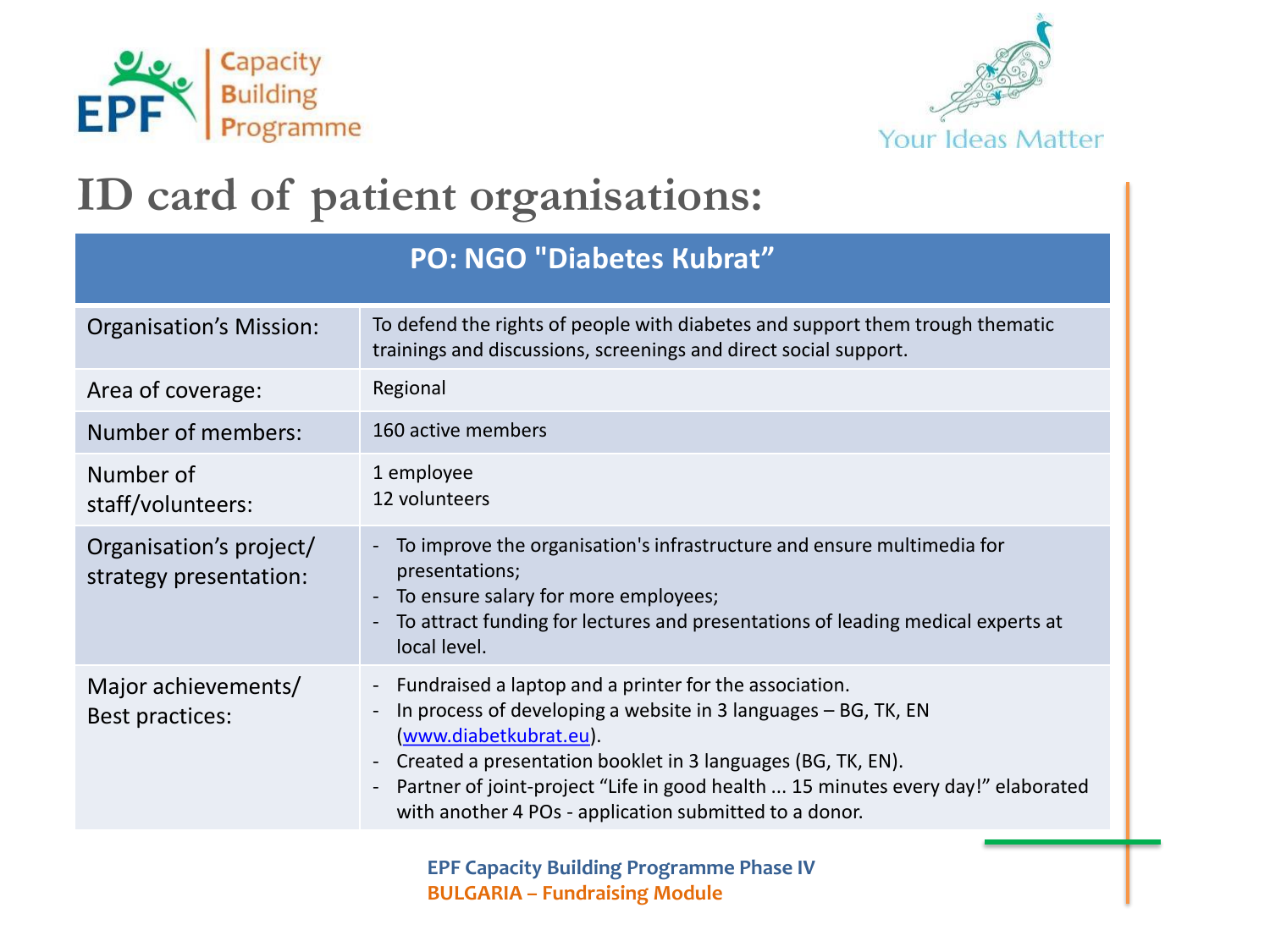



| <b>PO: NGO "Diabetes Silistra"</b>                |                                                                                                                                                                                                                                                                                                                                            |  |
|---------------------------------------------------|--------------------------------------------------------------------------------------------------------------------------------------------------------------------------------------------------------------------------------------------------------------------------------------------------------------------------------------------|--|
| <b>Organisation's Mission:</b>                    | To help building an informed diabetic community with the means of communication<br>and information technology                                                                                                                                                                                                                              |  |
| Area of coverage:                                 | Local in the town of Silistra                                                                                                                                                                                                                                                                                                              |  |
| Number of members:                                | 368 members                                                                                                                                                                                                                                                                                                                                |  |
| Number of<br>staff/volunteers:                    | 2 permanent staff members<br>17 volunteers                                                                                                                                                                                                                                                                                                 |  |
| Organisation's project/<br>strategy presentation: | Build a network of medical professionals - endocrinologists, diabetic nurses,<br>$\blacksquare$<br>psychologists and social workers;<br>Raise capacity and empower patients with diabetes;<br>Increase the knowledge and skills of the patients' relatives to measure blood<br>sugar and to provide first aid in the state of hypoglycemia |  |
| Major achievements/<br>Best practices:            | Partner of Joint project "Life in good health  15 minutes every day!", elaborated<br>with another 4 POs - application submitted to a donor.<br>Actions taken on the elaboration of the organisation's website.<br>$\blacksquare$                                                                                                           |  |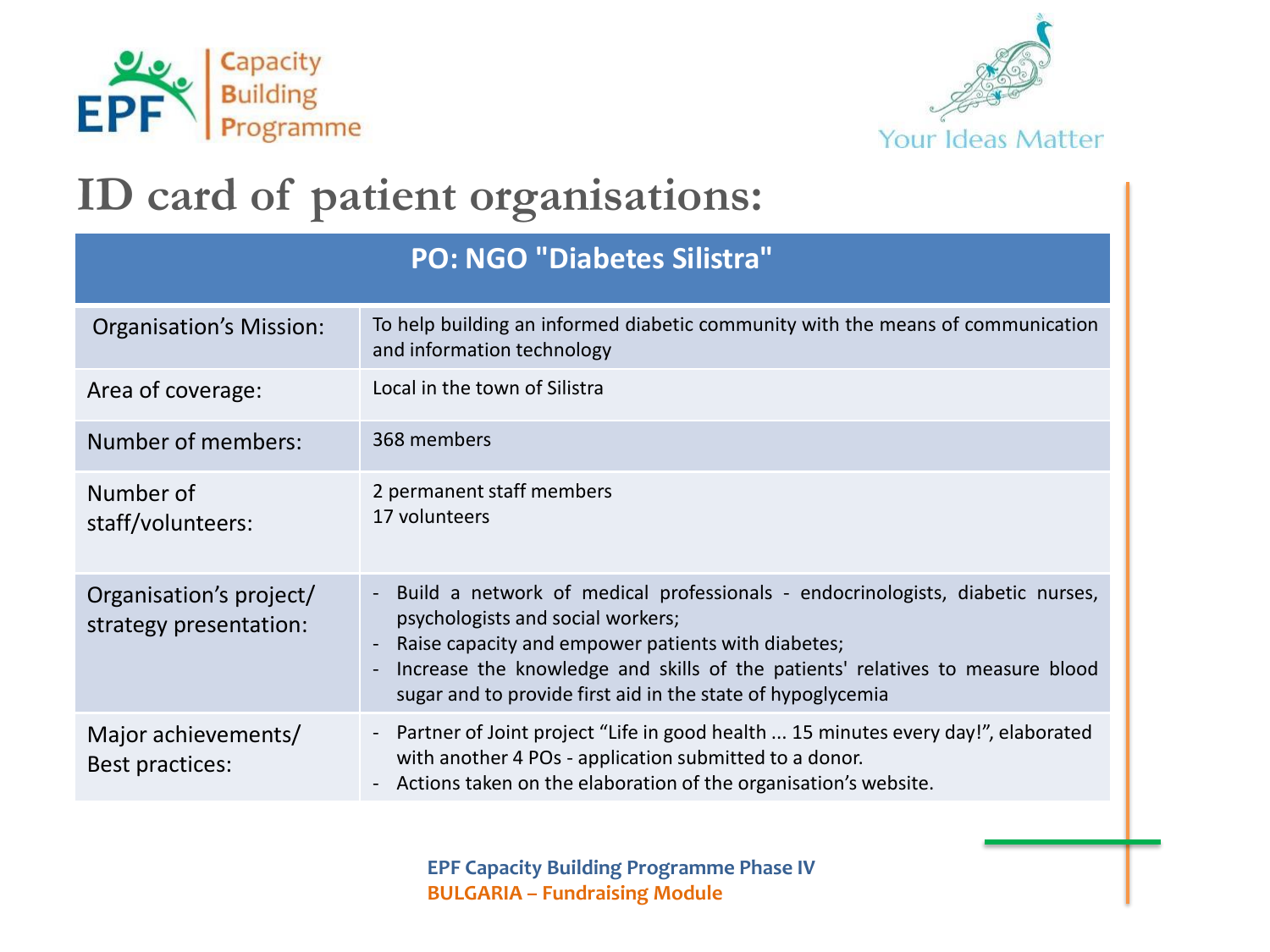



#### **PO: Bulgarian Hemophilia Association**

| Organisation's<br>Mission:                        | To help patients with hemophilia A, hemophilia B, Von Villebrand's disease and other<br>rare coagulopathies to lead a life that does not differ from the lives of healthy people by<br>giving them the opportunity for adequate therapy and full inclusion in society.                                                                                                                                                                                                    |
|---------------------------------------------------|---------------------------------------------------------------------------------------------------------------------------------------------------------------------------------------------------------------------------------------------------------------------------------------------------------------------------------------------------------------------------------------------------------------------------------------------------------------------------|
| Area of coverage:                                 | National                                                                                                                                                                                                                                                                                                                                                                                                                                                                  |
| Number of members:                                | 118 members - physical persons                                                                                                                                                                                                                                                                                                                                                                                                                                            |
| Number of<br>staff/volunteers:                    | The staff consists of 2 people - a chairman and a deputy chairman. Board consisting of 5<br>members. BHA operates with 4 volunteers, representatives in Sofia, Pleven, Plovdiv and<br>Varna.                                                                                                                                                                                                                                                                              |
| Organisation's project/<br>strategy presentation: | - To organise a 10-day summer campus for kids aged $7 - 16$ suffering hemophilia.<br>To organise a National Annual Thematic Seminar on hemophilia problems with wide<br>participation of medical and other specialists.                                                                                                                                                                                                                                                   |
| Major achievements/<br><b>Best practices:</b>     | Carried out a campaign entitled "Cycling tour - Together" (23 April, 2017) on the<br>occasion of World Hemophilia Day in 3 cities with over 230 participants.<br>Conducted a campaign among high school students of English Second Language High<br>School in Sofia, who have donated money (300 euros) for summer campus for<br>children with hemophilia.<br>Partner of joint-project "Volunteer Z" elaborated with another 3 POs - application<br>submitted to a donor. |
|                                                   | <b>EDE Capacity Building Programmo Phase IV</b>                                                                                                                                                                                                                                                                                                                                                                                                                           |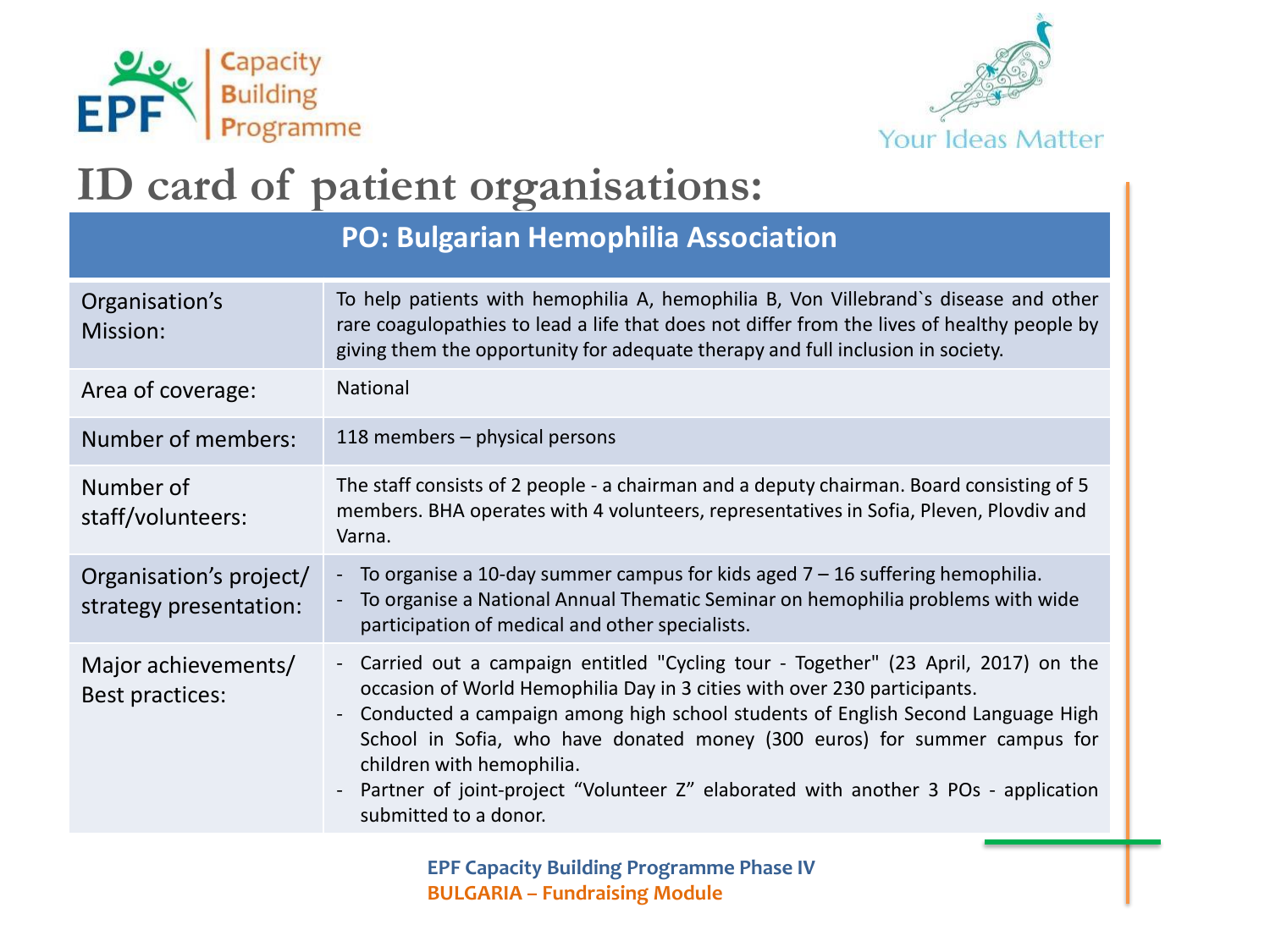



| <b>PO: Association "Cancer Patients and Friends" - Gabrovo</b> |                                                                                                                                                                                                                                                                                                                                                  |  |  |  |
|----------------------------------------------------------------|--------------------------------------------------------------------------------------------------------------------------------------------------------------------------------------------------------------------------------------------------------------------------------------------------------------------------------------------------|--|--|--|
| <b>Organisation's Mission:</b>                                 | To support patients with cancer at local level;<br>$\blacksquare$<br>To prevent people in the region through preventive medical checks, information<br>campaigns and discussions.                                                                                                                                                                |  |  |  |
| Area of coverage:                                              | Regional                                                                                                                                                                                                                                                                                                                                         |  |  |  |
| Number of members:                                             | 58 members                                                                                                                                                                                                                                                                                                                                       |  |  |  |
| Number of<br>staff/volunteers:                                 | 15 volunteers                                                                                                                                                                                                                                                                                                                                    |  |  |  |
| Organisation's project/<br>strategy presentation:              | To ensure preventive medical checks for at least 100 people from the local<br>$\blacksquare$<br>community;<br>To implement a crowd funding campaign;<br>To develop and create a video with doctors on the importance of cancer<br>prevention at local and regional level.                                                                        |  |  |  |
| Major achievements/<br>Best practices:                         | Designed and launched a crowd funding campaign for ensuring 100 preventive<br>medical checks for people form the local community.<br>Initiated talks and discussions with local medical specialists to support the<br>campaign.<br>Involved young people in gathering national and international contacts for the<br>$\blacksquare$<br>campaign. |  |  |  |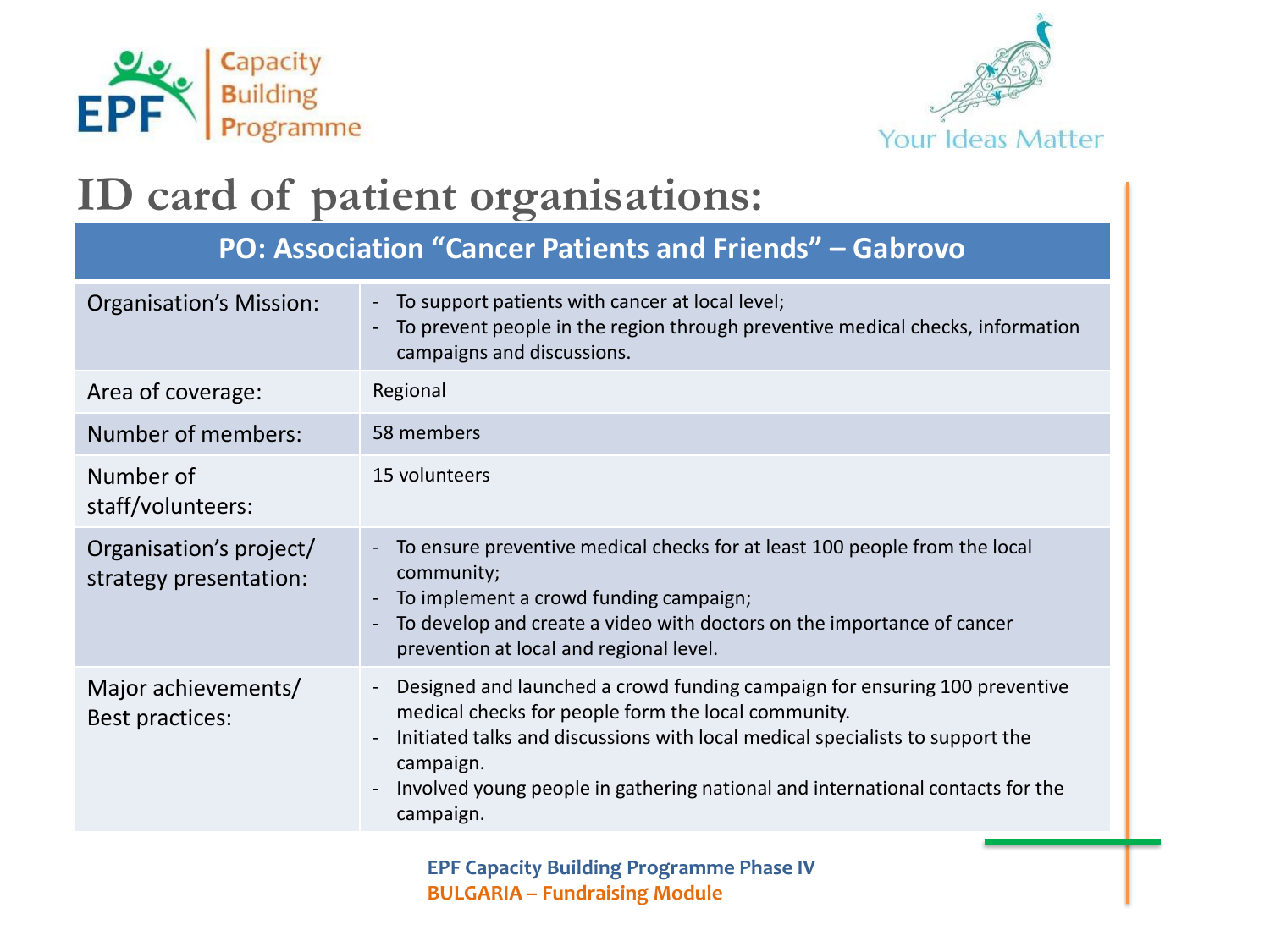



| <b>PO: Association "Tolerance 2010" Silistra</b>  |                                                                                                                                                                                                                                                                                                                            |  |  |  |
|---------------------------------------------------|----------------------------------------------------------------------------------------------------------------------------------------------------------------------------------------------------------------------------------------------------------------------------------------------------------------------------|--|--|--|
| Organisation's Mission:                           | To improve the quality of life of people with disabilities, in particular those with<br>$\blacksquare$<br>emotional, behavioral and mental disorders, and their families;<br>To support their personal realisation by providing access to quality services,<br>$\blacksquare$<br>training and appropriate employment.      |  |  |  |
| Area of coverage:                                 | Local in the town of Silistra                                                                                                                                                                                                                                                                                              |  |  |  |
| Number of members:                                | 7 members                                                                                                                                                                                                                                                                                                                  |  |  |  |
| Number of<br>staff/volunteers:                    | 2 permanent staff members<br>5 volunteers                                                                                                                                                                                                                                                                                  |  |  |  |
| Organisation's project/<br>strategy presentation: | Launching a new social service in the community "Center for psychosocial and<br>$\blacksquare$<br>therapeutic assistance and support" for the territory of the town of Silistra;<br>Creating conditions for effective rehabilitation and integration;<br>Starting social entrepreneurship entity within the POs structure. |  |  |  |
| Major achievements/<br><b>Best practices:</b>     | Partner of joint-project "Look at me", elaborated with another 3 POs - application<br>$\blacksquare$<br>submitted to a donor.<br>Application for a Lidl initiative addressing the healthy eating habits of people with<br>emotional, behavioral and mental disorders.                                                      |  |  |  |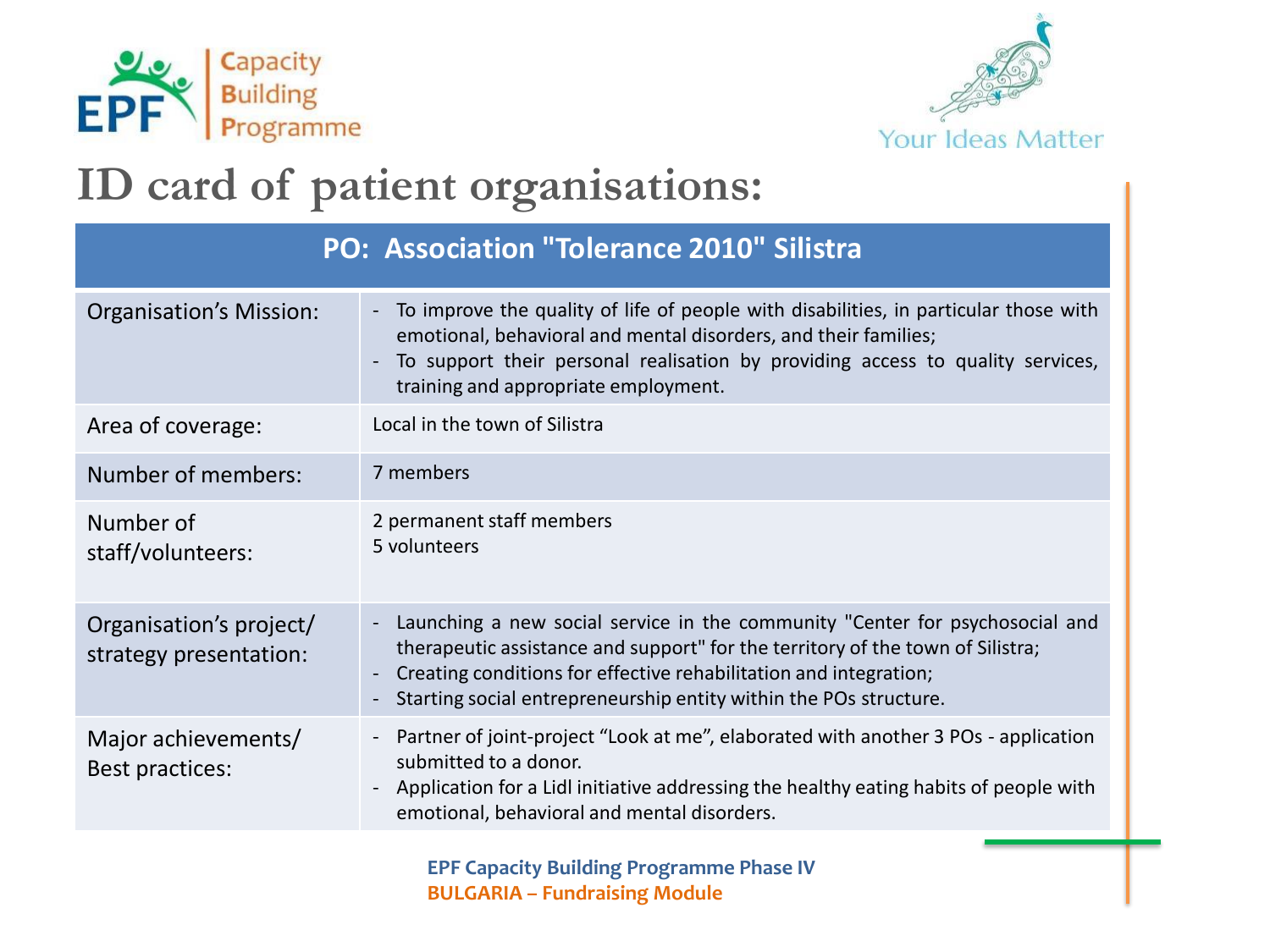



| <b>PO: "MS Society Foundation" Branch Blagoevgrad</b> |                                                                                                                                                                                                                                                                                                                                                                                                                                                                                                                                                                                                                                                                                                                                                                                                               |  |  |  |
|-------------------------------------------------------|---------------------------------------------------------------------------------------------------------------------------------------------------------------------------------------------------------------------------------------------------------------------------------------------------------------------------------------------------------------------------------------------------------------------------------------------------------------------------------------------------------------------------------------------------------------------------------------------------------------------------------------------------------------------------------------------------------------------------------------------------------------------------------------------------------------|--|--|--|
| Organisation's<br>Mission:                            | To support and assist people with multiple sclerosis (MC) and myasthenia gravis (MG);<br>$\overline{\phantom{a}}$<br>To ensure their dignity, independence, spiritual and professional development;<br>$\overline{\phantom{a}}$<br>To protect their civil and human rights and the creation of a specific therapeutic environment with<br>a holistic focus.                                                                                                                                                                                                                                                                                                                                                                                                                                                   |  |  |  |
| Area of coverage:                                     | The branch is operational at the region of Blagoevgrad                                                                                                                                                                                                                                                                                                                                                                                                                                                                                                                                                                                                                                                                                                                                                        |  |  |  |
| Number of members:                                    | The Blagoevgrad Branch is one out of 11 branches across the country, with over 200 members.                                                                                                                                                                                                                                                                                                                                                                                                                                                                                                                                                                                                                                                                                                                   |  |  |  |
| Number of<br>staff/volunteers:                        | 1 chairman of the Branch as a staff<br>12 volunteers.                                                                                                                                                                                                                                                                                                                                                                                                                                                                                                                                                                                                                                                                                                                                                         |  |  |  |
| Organisation's project/<br>strategy presentation:     | To provide a mobile home service for patients with MS as a new service to the Rehabilitation<br>$\overline{\phantom{a}}$<br>Center for Psychological and Physical Rehabilitation of MS and MG in the branch of MS Society;<br>To create a free-of-charge "Green Telephone on Multiple Sclerosis" telephone line to provide the<br>necessary information about the disease, as well to provide expert advice.                                                                                                                                                                                                                                                                                                                                                                                                  |  |  |  |
| Major achievements/<br>Best practices:                | Several donor organisations attracted to finance the mobile home service for patients with MS.<br>$\overline{\phantom{a}}$<br>Mobile home service launched by the MS Society - Bulgaria Foundation branch in Blagoevgrad.<br>$\overline{\phantom{a}}$<br>Applied with a fundraising concept for Green telephone to Grant Call by LIDL and to UniCredit<br>Bank.<br>Developed a project proposal "Psychosocial and physical rehabilitation of people with multiple<br>$\overline{\phantom{a}}$<br>sclerosis - innovative social mobile services, according to their individual needs" and applied for<br>funding to the Social Protection Fund to the Ministry of Labor and Social Policy.<br>Lead Partner of joint-project "Look at me", elaborated with another 3 POs - application submitted<br>to a donor. |  |  |  |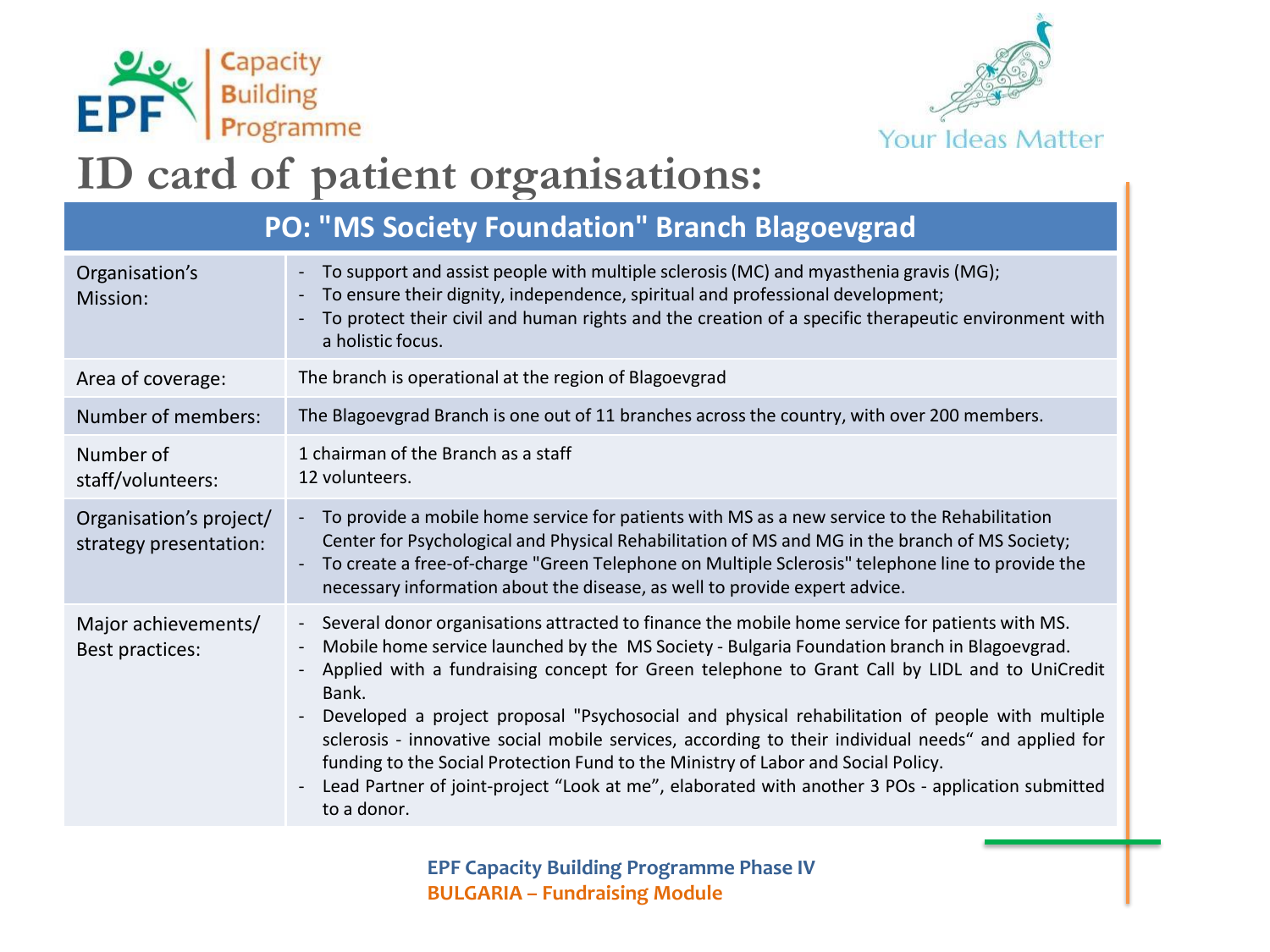

**Joint Projects elaborated within the CBP:**



| <b>Project</b><br>Name:                   | "Look at Me"                                                                                                                                                                                                                         | "Volunteer Z"                                                                                                                                                                                                                                                                                                                                                                                                                                                                                                                              | "Life in good health<br>$-15$ minutes a day"                                                                                                                                                                                                                                                                                                                                      |
|-------------------------------------------|--------------------------------------------------------------------------------------------------------------------------------------------------------------------------------------------------------------------------------------|--------------------------------------------------------------------------------------------------------------------------------------------------------------------------------------------------------------------------------------------------------------------------------------------------------------------------------------------------------------------------------------------------------------------------------------------------------------------------------------------------------------------------------------------|-----------------------------------------------------------------------------------------------------------------------------------------------------------------------------------------------------------------------------------------------------------------------------------------------------------------------------------------------------------------------------------|
| Lead<br><b>Partner and</b><br>Partnership | LP: MS Society Bulgaria<br>in partnership with:<br><b>Bulgarian Transplant</b><br>Unit,<br>- "Tolerantnost 2010",<br>- "Thrombophlebitis<br>Patients in Action"                                                                      | LP: Bulgarian Organisation for voluntary<br><b>blood donation</b> in partnership with:<br><b>National Patients Organisation,</b><br>$\sim$ $^{-1}$<br><b>Bulgarian Association of Hemophilia,</b><br>$\sim$<br>- Association of Children and Young<br><b>People with Diabetes</b>                                                                                                                                                                                                                                                          | LP: Bulgarian association for<br>patients' protection in<br>partnership with:<br>- "Diabet Kubrat";<br>- "Diabet Silistra",<br>- "Diabetes, Prediabetes and<br>Metabolic Syndrome",<br>"2002 Hopes"                                                                                                                                                                               |
| General<br>objectives                     | A national coalition to be<br>established by NGOs<br>working on the issues of<br>people with rare<br>diseases, and creating an<br>efficient and expansive<br>organisational structure<br>that can easily<br>disseminate information. | To improve youth's awareness of the merits<br>of volunteering, the benefits and the effect<br>of taking part in such initiatives, and make<br>young people realise that giving their time<br>and labor has a tremendous return for them<br>as it will give useful knowledge and skills for<br>potential future application in their<br>professional life.<br>To attract young volunteers to initiatives<br>and campaigns conducted by POs to create<br>conditions for volunteering to be an<br>important topic in the educational process. | To support POs at local and<br>national level by promoting<br>activeness and volunteering of the<br>civil society in one of the major<br>spheres of public life: public<br>health.<br>The long-term objectives of the<br>project are aimed at initiating<br>legislative changes for the<br>establishment of a national<br>program for better and healthier<br>working conditions. |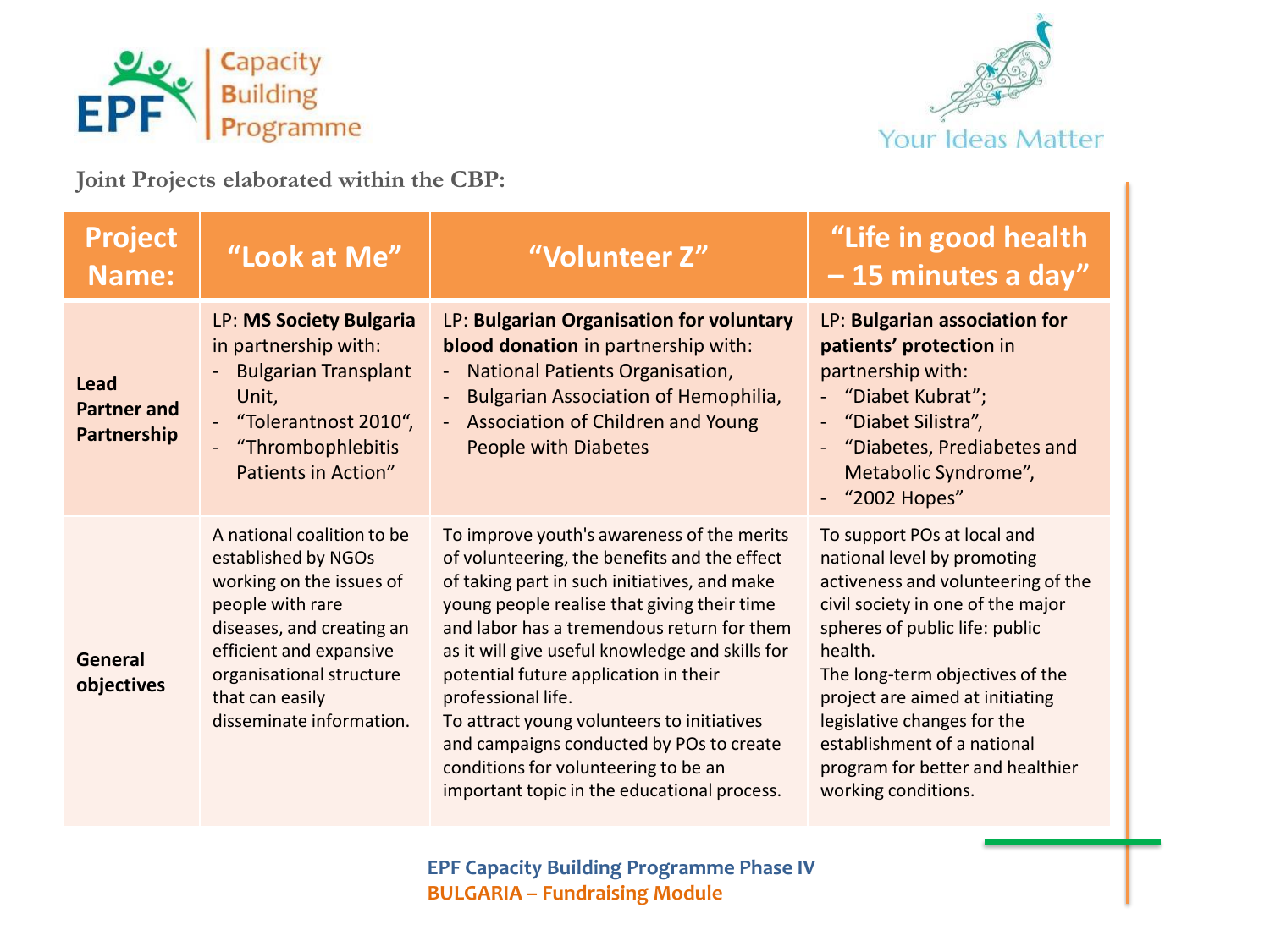



**Trends and outcomes of the Capacity Building Programme:**

| <b>Trends:</b>                                                                                                                                                                                                                                                                                              | <b>Outcomes:</b>                                                                                                                                                        |
|-------------------------------------------------------------------------------------------------------------------------------------------------------------------------------------------------------------------------------------------------------------------------------------------------------------|-------------------------------------------------------------------------------------------------------------------------------------------------------------------------|
| Applying the coaching approach in the capacity building                                                                                                                                                                                                                                                     | Active exchange of good practices between patient                                                                                                                       |
| process has helped to achieve a greater focus on the                                                                                                                                                                                                                                                        | organisations. The program of the two trainings focused                                                                                                                 |
| work with each patient organisation and to develop                                                                                                                                                                                                                                                          | on sharing successful practices/projects/initiatives,                                                                                                                   |
| strategies and plans that reflects POs' specific problems                                                                                                                                                                                                                                                   | creating a common know-how base of which all                                                                                                                            |
| and needs.                                                                                                                                                                                                                                                                                                  | organisations can benefit from in the long run.                                                                                                                         |
| The coaching phase of the CPB was extremely useful for                                                                                                                                                                                                                                                      | Developed practical skills for: Problem analysis and                                                                                                                    |
| the process of developing the 2nd training program as it                                                                                                                                                                                                                                                    | definition of project goals; Group discussion of a project                                                                                                              |
| enabled to identify the common needs for the POs'                                                                                                                                                                                                                                                           | idea on a specific funding program; Development of                                                                                                                      |
| knowledge and skills.                                                                                                                                                                                                                                                                                       | project activities, expected results and indicators.                                                                                                                    |
| A trend towards formalising the process of developing a<br>fundraising strategy and a plan was observed in a large<br>number of patient organisations. Documents were not<br>perceived as tools to support and systematise the<br>organisation's work, but rather as a formal commitment<br>to the project. | Network of patient organisations established with<br>potential for strong partnerships and elaboration of joint<br>projects to apply at different funding institutions. |
| The joint group work of patient organisations to develop                                                                                                                                                                                                                                                    | Enlarged interests of patient organisations on topics                                                                                                                   |
| specific projects / campaigns was extremely useful both                                                                                                                                                                                                                                                     | related to their activities - Advocacy and advocacy                                                                                                                     |
| for building practical skills and for raising self-esteem and                                                                                                                                                                                                                                               | campaigns; Budgeting of project activities; Developing                                                                                                                  |
| motivation.                                                                                                                                                                                                                                                                                                 | communication skills and teamwork.                                                                                                                                      |